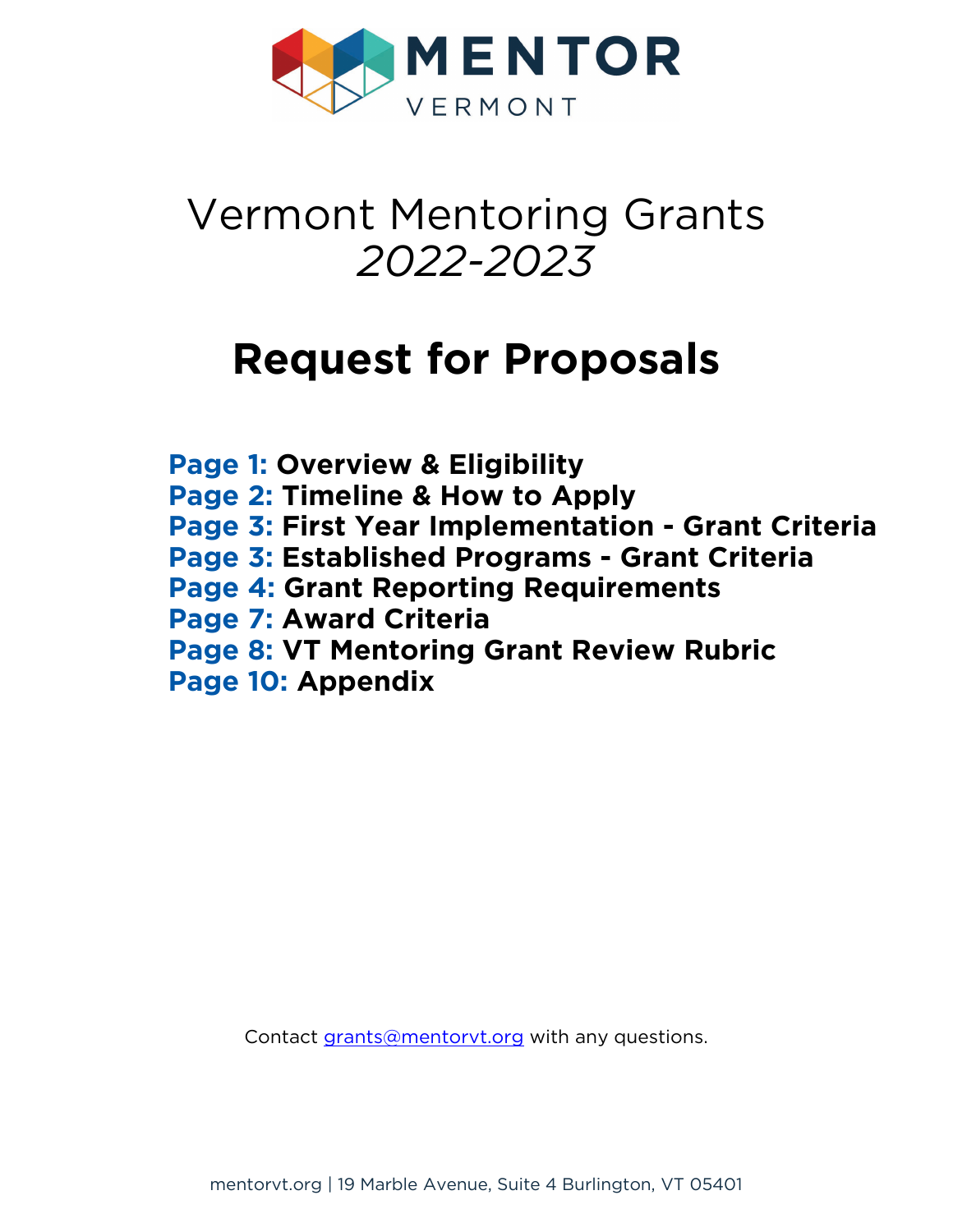



<span id="page-1-0"></span>Through the generous contributions of the A.D Henderson Foundation and the Vermont Department for Children and Families, MENTOR Vermont provides annual funding to mentoring agencies, investing in the creation and support of quality, longterm, youth-adult mentoring programs.

### **Eligibility:**

The Vermont Mentoring Grants (VMG) fund established mentoring programs supporting youth-adult matches in Vermont by nonprofits or schools. VMG funds may also be used to implement a new mentoring program supporting youth-adult matches. Programs in the planning or start-up phase with no plans of implementation during 2022-2023 are ineligible for funds, but are welcome to reach out to MENTOR Vermont for technical assistance with their planning process [\(sarah@mentorvt.org\)](mailto:sarah@mentorvt.org).

### • **Program Model:**

- o One-to-One
	- While programs may have group engagement, youth must be matched with an individual mentor.
- o Youth-Adult
	- Mentors must be at least 18 years old and no longer in high school.
	- Matches must have a three-year age gap between mentor and youth.
- o Engagement
	- Matches should meet for one hour a week or four hours a month (depending on program model) for matches meeting in person.
	- Matches should primarily meet in-person unless specific COVID-19 health and safety precautions require a match to meet remotely, or the mentor or youth will be out of town for an extended period of time.

*(Connecting virtually when unable to meet during a given week or usual meeting time is encouraged over not connecting at all. If matches are meeting remotely due to COVID-19 health and safety precautions or the mentor or youth being out of town for an extended period, frequent, consistent and sustained communication is required.)* 

- **Program Year:** Operate at least 25 weeks of programming a year.
- **Diversity, Equity, and Inclusion (DEI):** Actively working on DEI in their program (policies and procedures, program practices including training, staff personal exploration of bias, etc.).
	- [Click here](https://www.mentorvt.org/#DEI) to read MENTOR Vermont's commitment to DEI.
- **Best Practices:** Meet mentoring field best practices as defined by *[The](https://www.mentoring.org/program-resources/elements-of-effective-practice-for-mentoring/)  [Elements of Effective Practice for Mentoring](https://www.mentoring.org/program-resources/elements-of-effective-practice-for-mentoring/)* and [the Quality Mentoring](https://www.mentorvt.org/resources-for-programs/#2)  [System.](https://www.mentorvt.org/resources-for-programs/#2)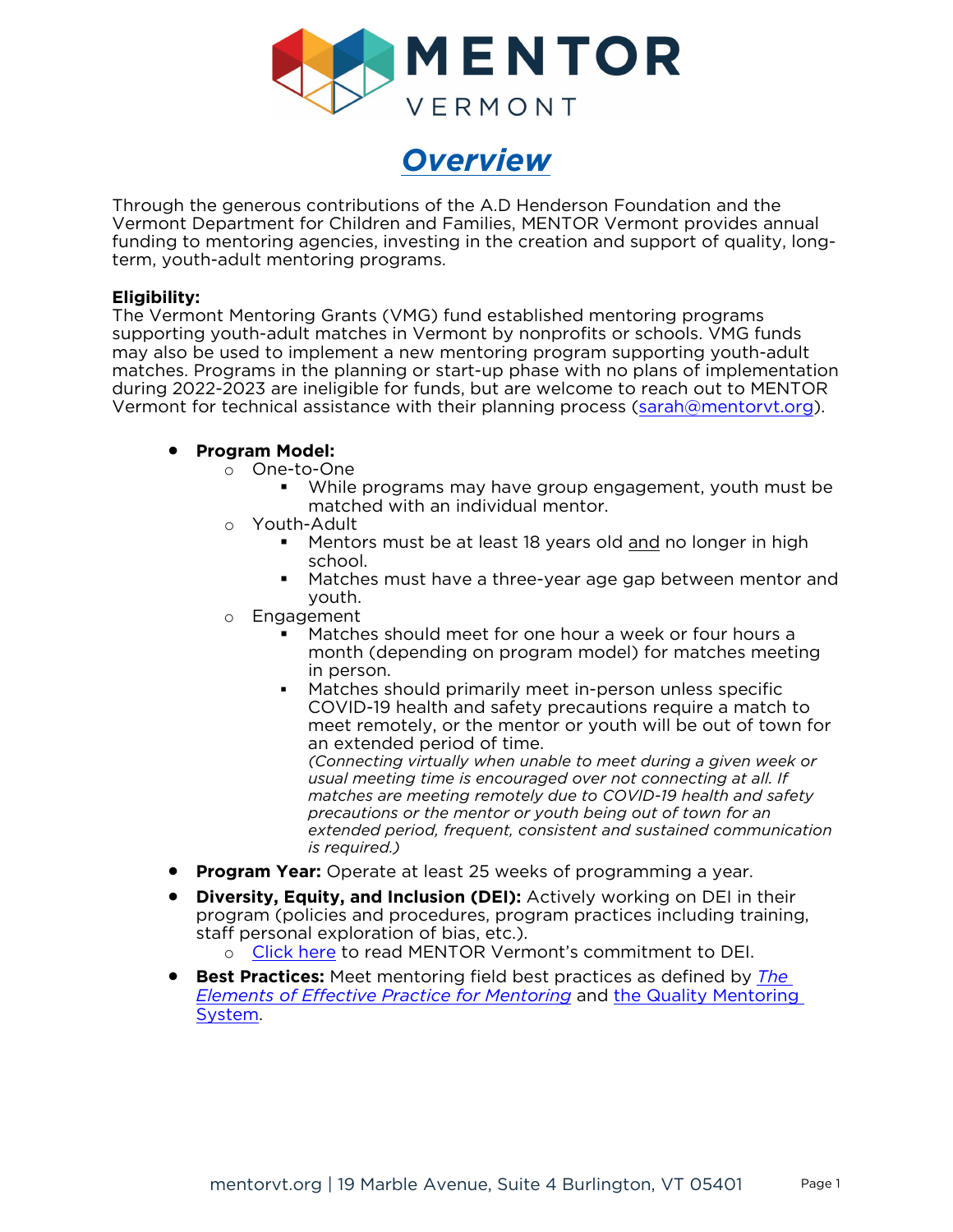

### <span id="page-2-0"></span>**MENTOR Vermont will provide:**

- **Technical Assistance:** MENTOR Vermont offers the information and guidance you need to create a successful and sustainable mentoring program.
- **Resources:** MENTOR Vermont can help you find the resources and networks needed to create, maintain, and grow a quality mentoring program.

# *Timeline & How to Apply*

### **Timeline:**

- **July 15, 2022:** *Grant Eligibility Form* due
- **July 5 August 11, 2022:** Pre-grant writing meetings
- **August 12, 2022:** Grant application due
- **August 31, 2022:** Grant decisions
- **September 1, 2022:** Grant start date
- **January 15, 2023:** Mid-year grant report due
- **May 31, 2023:** Grant end date
- **June 15, 2023:** Year-end report due

# **How to Apply:**

All applicants must:

□ **July 15<sup>th</sup>** - Complete a *Grant Eligibility Form* (first time applicants will need to set up their agency) at

[https://webportalapp.com/sp/mentor\\_vermont\\_mentoring\\_grants\\_2022.](https://webportalapp.com/sp/mentor_vermont_mentoring_grants_2022) 

- □ **July 5<sup>th</sup> August 11<sup>th</sup> -** Participate in a 50-minute virtual meeting with MENTOR Vermont Executive Director, Chad Butt. You will receive a link to schedule a meeting once you complete the *Grant Eligibility Form*. Do not submit your grant application prior to this meeting.
- □ **August 12<sup>th</sup>** Complete all required fields in the VMG application in the [Vermont Mentoring Grant System.](https://webportalapp.com/sp/mentor_vermont_mentoring_grants_2022)
	- All applicants must upload the following documents as part of the application.
		- □ A current Advisory Committee member list and their affiliations.
			- A current certificate of insurance for the following *(see appendix for details)* 
				- Workers Compensation
				- General Liability & Property Damage
				- Automobile Liability (if transporting youth)
			- An agency or fiscal sponsor *IRS Tax Exempt Status Letter* or *Tax-Exempt Certificate*.
		- A detailed program budget using the *[Program Budget Template](https://www.mentorvt.org/blog/wp-content/uploads/VT-Mentoring-Grant-Budget-TEMPLATE.xlsx)*.
	- First-year implementation funding applicants must also submit:
		- A *[New Program Plan](https://www.mentorvt.org/blog/wp-content/uploads/New-Program-Planning-Guide.pdf)* if not already submitted.
		- A signed Statement of Commitment from a principal or superintendent (if affiliated with a school).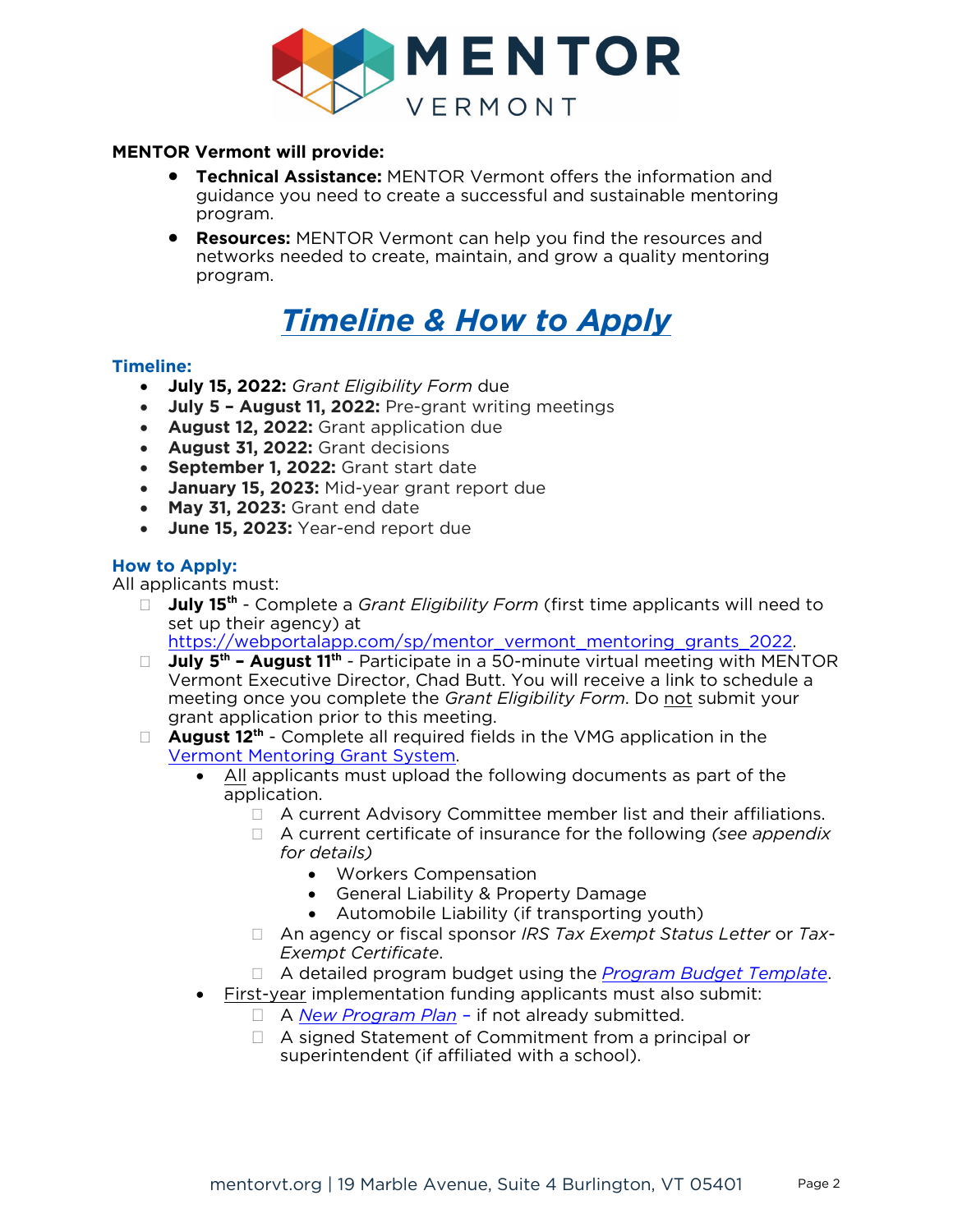

# <span id="page-3-0"></span>*First Year Implementation - Grant Criteria*

Agencies with a mentoring program in its first year of implementation are eligible for VMG funding if they meet the following criteria. Agencies will:

- Commit to implementing a new youth-adult mentoring program meeting an unserved or underserved need in Vermont.
- Commit to securing funding outside of the VMG that is equal to or greater than the grant award from MENTOR Vermont.
- Commit to meeting nationally-recognized best practices in mentoring. This will be determined through your pre-grant meeting with MENTOR Vermont.
- Operate in a school or under a non-profit organization.
- Commit to creating and sustaining a specific number of mentoring matches within the grant period.
- Serve youth through the end of high school or work toward collaborating with nearby mentoring programs to create pathways for match transitions and continuation through the youth's high school graduation.
- Commit to an evaluation plan aligned with the data requested through the VMG application, grant reporting requirements, and the applicant's mentoring program objectives.
- If a site-based program at a school, applicants must demonstrate strong commitments from students, parents, teachers, school administrators, and school board members.

# *Established Programs - Grant Criteria*

Agencies with established mentoring programs that are committed to quality, oneto-one, youth-adult mentoring in Vermont are eligible to apply for VMG funding if they meet the following criteria. Agencies will:

- [Quality Mentoring System](https://www.mentorvt.org/resources-for-programs/#2) (QMS)
	- o Demonstrate completion of the QMS process with MENTOR Vermont and that they are currently meeting all best practices, **or**
	- o Commit to participating in the QMS process with MENTOR Vermont during the 2022-2023 grant year, and be committed to meeting all best practices by May 31, 2023. *Those programs that have completed the process are required to go through a renewal process every three years. Programs that are completing the QMS renewal process this grant year must demonstrate that they are meeting best*
- *practices by August 31, 2023.*  • Commit to securing funding outside of the VMG that is equal to or greater than the grant award from MENTOR Vermont.
- Serve youth through the end of high school or work toward collaborating with nearby mentoring programs to create pathways for match transitions and continuation through the youth's high school graduation.
- Commit to an evaluation plan aligned with the data requested through the VMG application, grant reporting requirements, and the applicant's mentoring program objectives.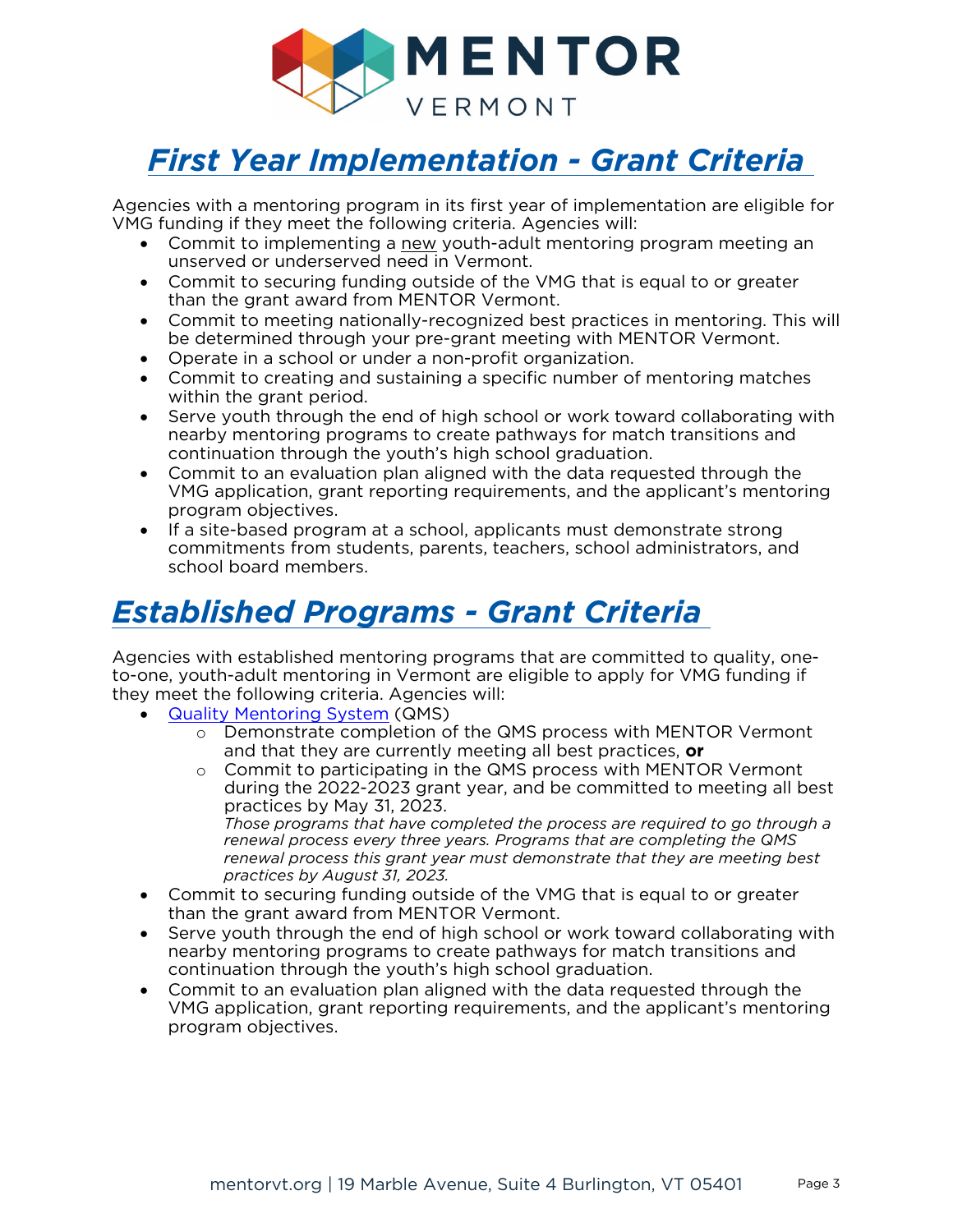

# <span id="page-4-0"></span>*Reporting Requirements FY 2022-2023*

The 2022-2023 VMG reporting is centered on measuring the impact grant funding has on programs, as well as evaluating key outcomes of MENTOR Vermont's *[Theory](https://www.mentorvt.org/about/#6)  [of Change](https://www.mentorvt.org/about/#6)*, including its effectiveness in supporting the Vermont mentoring field. MENTOR Vermont is committed to only requesting data necessary to the following learning objectives:

- Identifying grantee strengths, challenges, opportunities for growth, and support.
- Better understanding the population served and community need for mentoring in the service areas where programs are funded.
- Gaining a firmer grasp on the breadth, reach, and collective impact of mentoring programs across the state.
- Assessing MENTOR Vermont progress toward achieving key *[Theory of](https://www.mentorvt.org/about/#6)  [Change](https://www.mentorvt.org/about/#6)* outcomes.

Data collected through the VMG is part of a more collaborative and unified approach to working with agencies to better understand the Vermont mentoring field. VMG data is woven together with a variety of other MENTOR Vermont data collection methods (e.g. population opinion poll, periodic mentor-youth surveys) to paint a more accurate picture and a more relevant understanding of mentoring in Vermont. The benefits of this shared approach and obtaining consistent and reliable, statewide data on mentoring are vast, including:

- Demonstrating the reach and impact of mentoring statewide.
- Amplifying mentoring's value to funders, legislators, surrounding communities, prospective mentors, youth, and families.
- Analyzing mentoring data alongside other relevant local, state and national data sources.
- Collecting more compelling data for advocacy efforts for mentoring, as well as a broader mentoring mindset across Vermont.

#### **Reporting Requirements:**

All grantees must:

- Provide all requested data to MENTOR Vermont, unless otherwise specified.
- Submit all reports through the [Vermont Mentoring Grants System.](https://webportalapp.com/sp/mentor_vermont_mentoring_grants_2022)
- Conduct a comprehensive yearly survey of youth and mentors measuring quality and match experience (*60% minimum return rate*).
	- o Grantees may use their own surveys for this or use any of the survey templates provided by MENTOR Vermont.
	- o Grantees are encouraged to seek support and Technical Assistance from MENTOR Vermont to develop comprehensive surveys tailored to measure the impact of grantees specific mentoring program(s).
- Follow all of MENTOR Vermont's administration guidelines for collecting, defining, and recording the requested data in the application, mid-year, and year-end report.

| Report # | <b>Report Type</b> | <b>Reporting Period</b> | Due Date |
|----------|--------------------|-------------------------|----------|
|          | Mid-Year           | 09/01/22 - 12/31/22     | 01/15/23 |
|          | Year-end           | $09/01/22 - 05/31/23$   | 06/15/23 |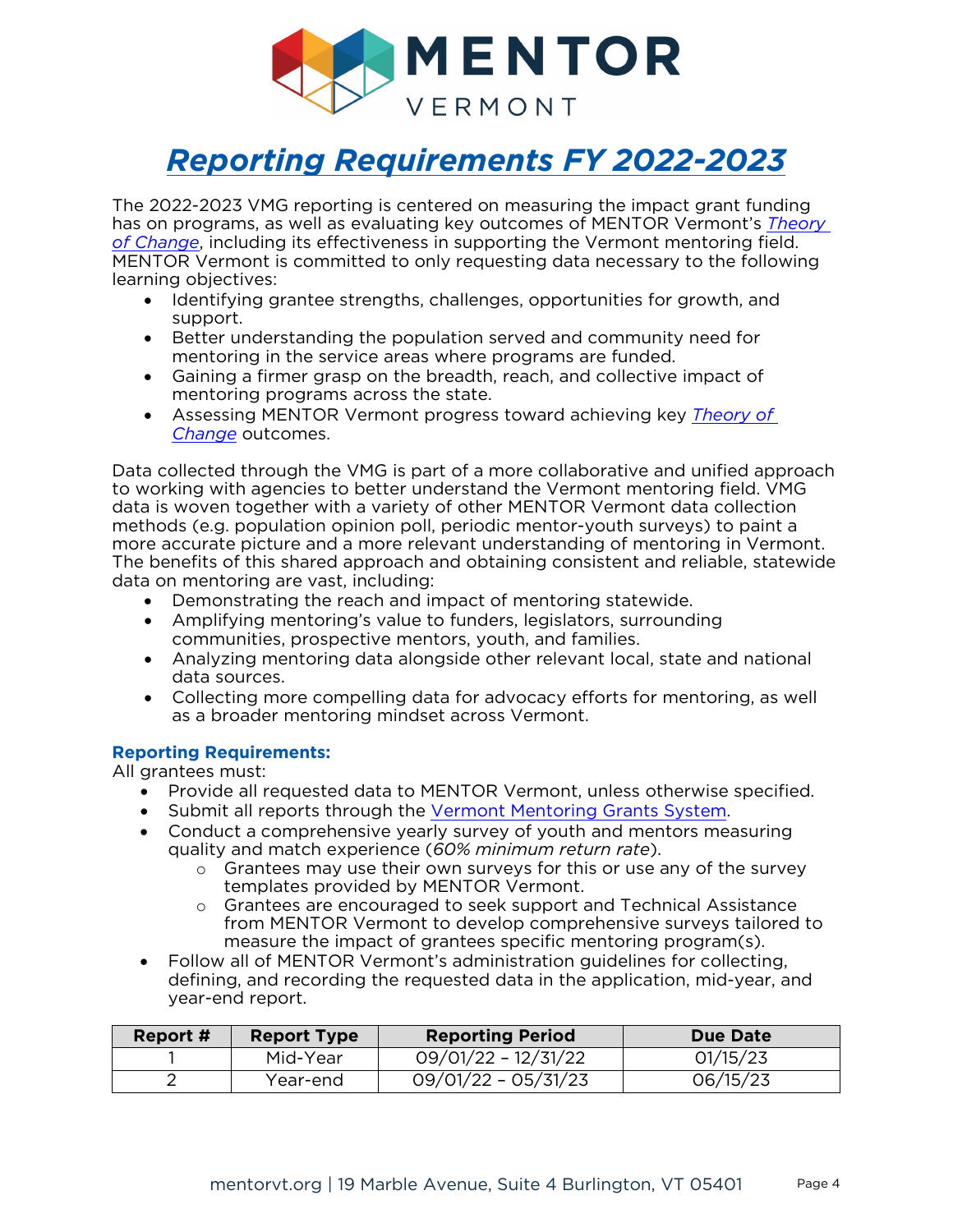

# **Grantees will Report on the Following Areas:**

- **Financials**
	- o Revenue and expense actuals (utilizing the *[VMG Budget Reporting](https://www.mentorvt.org/blog/wp-content/uploads/Year-End-Budget-Reporting-Template.xlsx) [Template](https://www.mentorvt.org/blog/wp-content/uploads/Year-End-Budget-Reporting-Template.xlsx)*)
- **Strategic Programmatic Improvements**
	- o Ranking your program(s) in each of the ten categories that make up the National Quality Mentoring System standards for best practice
	- o Progress toward achieving three strategic improvements in mentoring best practices for the grant year (*strategic improvements are selfidentified during the application process*)
	- o Progress toward achieving a strategic improvement in DEI for the grant year (*strategic improvements are self-identified during the application process*)

# • **Meeting Community Needs**

- $\circ$  # of youth in the grantee's service area waiting to be matched with a mentor *(if a waitlist is utilized*)
- $\circ$  Issues the agency has with meeting the mentoring needs of youth in the grantee's service area *(if they exist)*
- o Geographic gaps in mentoring

## • **Program-Level Administrative Data**

- o Program(s) start and end dates
- $\circ$  # of hours matches are required to meet each month
- $\circ$  # of new mentor applications
- $\circ$  # of new mentors recruited and completed new mentor orientation training
- o # of community-based and/or site-based youth-adult matches
- $\circ$  # of net new matches
- o % of matches that have been in place 1 year or longer
- o % of match transitions
- o % of match closures
- o % of quality-related closures
- o % of match retention
- o Demographics of youth served (*if tracked*)
	- Grade
	- Gender identity<br>Dace/ethnicity
	- Race/ethnicity
	- Geographic location
	- Socioeconomic status
- o Demographics of mentors (*if tracked*)
	- **Gender identity**
	- Race/ethnicity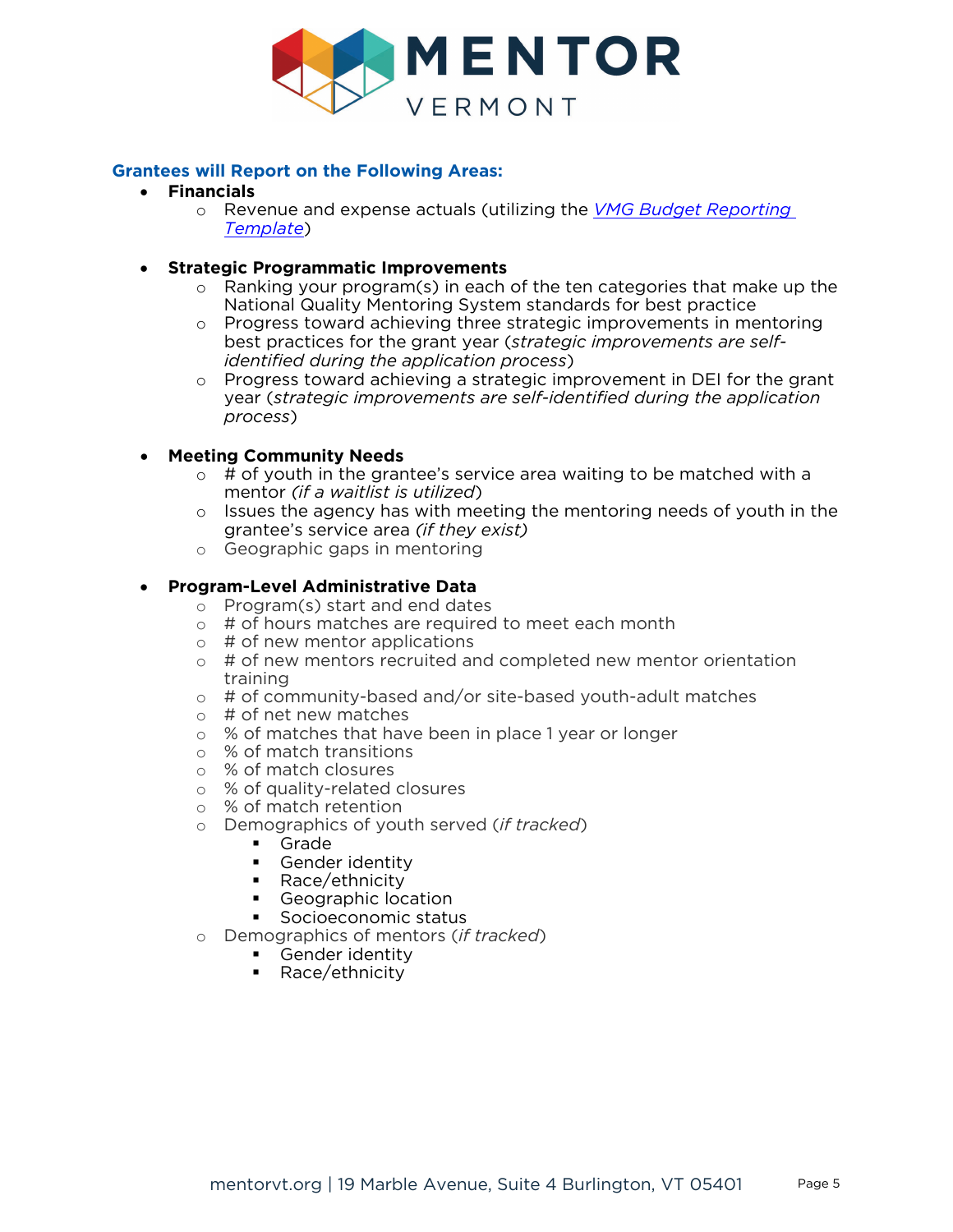

## • **Youth Data Summary**

Grantees must administer the following questions to youth (verbatim) and report on the data in the format requested below at the year-end report.

### **1. My mentor makes me feel like I matter.**

*Response Options*: 1 = Strongly Disagree; 2 = Disagree; 3 = Agree; 4 = Strongly Agree

- *\_\_\_\_* # of youth who responded "Strongly Agree"
- *\_\_\_\_* # of youth who responded "Agree"
- *\_\_\_\_* # who responded to the item

#### **2. Having a mentor has made a positive difference in my life.**

*Response Options*: 1 = Strongly Disagree; 2 = Disagree; 3 = Agree; 4 = Strongly Agree

- *\_\_\_\_* # of youth who responded "Strongly Agree"
- *\_\_\_\_* # of youth who responded "Agree"
- *\_\_\_\_* # who responded to the item

#### • **Mentor Data Summary**

Grantees must administer the following questions to mentors (verbatim) and report on the data in the format requested below at the year-end report.

- **1. I have recommended mentoring to a friend, family member, or colleague.** *Response Options*: 0 = No; 1 = No, I haven't, but I absolutely would! 2 = Yes
	- *\_\_\_\_* # of mentors who responded "Yes"
	- *\_\_\_\_* # of mentors who responded "No, I haven't, but I absolutely would!"
	- *\_\_\_\_* # who responded to the item
- **2. The mentoring training and/or experience I had over the past year has made me a more effective mentor.**

*Response Options*: 1 = Strongly Disagree; 2 = Disagree; 3 = Agree; 4 = Strongly Agree

- # of mentors who responded "Strongly Agree"
- *\_\_\_\_* # of mentors who responded "Agree"
- *\_\_\_\_* # who responded to the item

#### **3. My confidence as a mentor has increased over the past year.**

*Response Options*: 1 = Strongly Disagree; 2 = Disagree; 3 = Agree; 4 = Strongly Agree

- *\_\_\_\_* # of mentors who responded "Strongly Agree"
- *\_\_\_\_* # of mentors who responded "Agree"
- *\_\_\_\_* # who responded to the item

The reporting requirements outlined above may be modified or changed at any time during the grant period by MENTOR Vermont. Any and all changes must be provided in writing to grantees with reasonable advance notice of acting on those changes.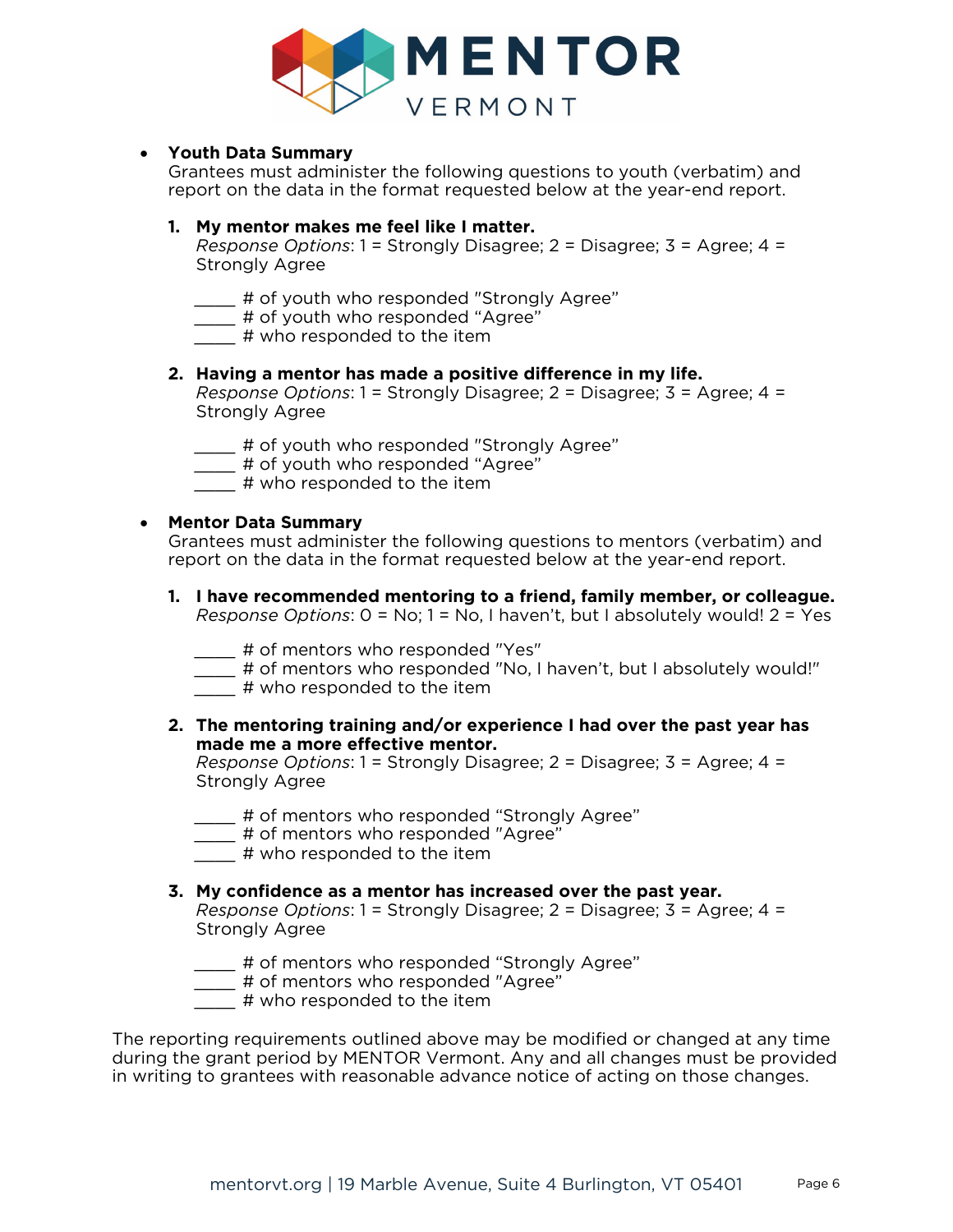



<span id="page-7-0"></span>MENTOR Vermont anticipates that the collective amount of funding requested from qualified applicants will exceed the amount of funds available. To ensure these funds sustainably address the priorities of MENTOR Vermont, and to reflect a commitment to outcomes-based funding, MENTOR Vermont will use the *Vermont Mentoring Grant Review Rubric* (see appendix) to determine grant awards.

There are no maximum awards, but there is a one-to-one funding match requirement. Please use the following prompts to help determine what a realistic grant award might be for your application.

- **Program Growth (Number of Matches or Service Area):** Net-new matches are not a requirement for funding. To promote closing the Vermont mentoring gap, programs that can sustainably grow their program to serve underserved areas and/or reach more youth in their current service area may receive a larger grant award. Net-new matches will be measured based on past match totals and past grant goals.
- **Program Size:** Applicants that support a large number of matches can expect to receive a larger grant award. However, the funding per match for a larger program may be lower than the ratio for smaller programs.
- **Location:** What region in Vermont does the applicant serve? Is this area underserved? Are there fewer other funding options compared to other regions of the state?
- **Program Type:** Community-based, or site-based?
- **Weeks/Hours of Programming:** How many weeks does the mentoring program run per year? On average how many hours does a mentor match meet per month when program is running?
- **Agency Structure:** Is the applicant part of a larger agency, part of a school system, or a standalone non-profit?
- **Years of Operation:** Is the applicant established or in their first year of program implementation?
- **Other Circumstances:** Has COVID-19 required applicants to adjust their program in ways that have increased expenses? Does the applicant serve a population of youth that require greater support? Does the applicant have special circumstances not included in the factors above that warrant a higher level of funding per match?

**Funding Per Match:** For applicants serving fewer than 150 total matches, the funding awarded per match will likely fall within the following range:

- o Community-Based: \$175-\$400 per match
- o Site-Based: \$150-\$275 per match

Agencies with compelling other circumstances or larger mentoring programs that serve more than 150 matches should plan to discuss an appropriate request range with MENTOR Vermont during the pre-grant writing meeting. Awarded funding per match may change based on the amount of funding available for the Vermont Mentoring Grants.

Contact grants@mentoryt.org with any questions.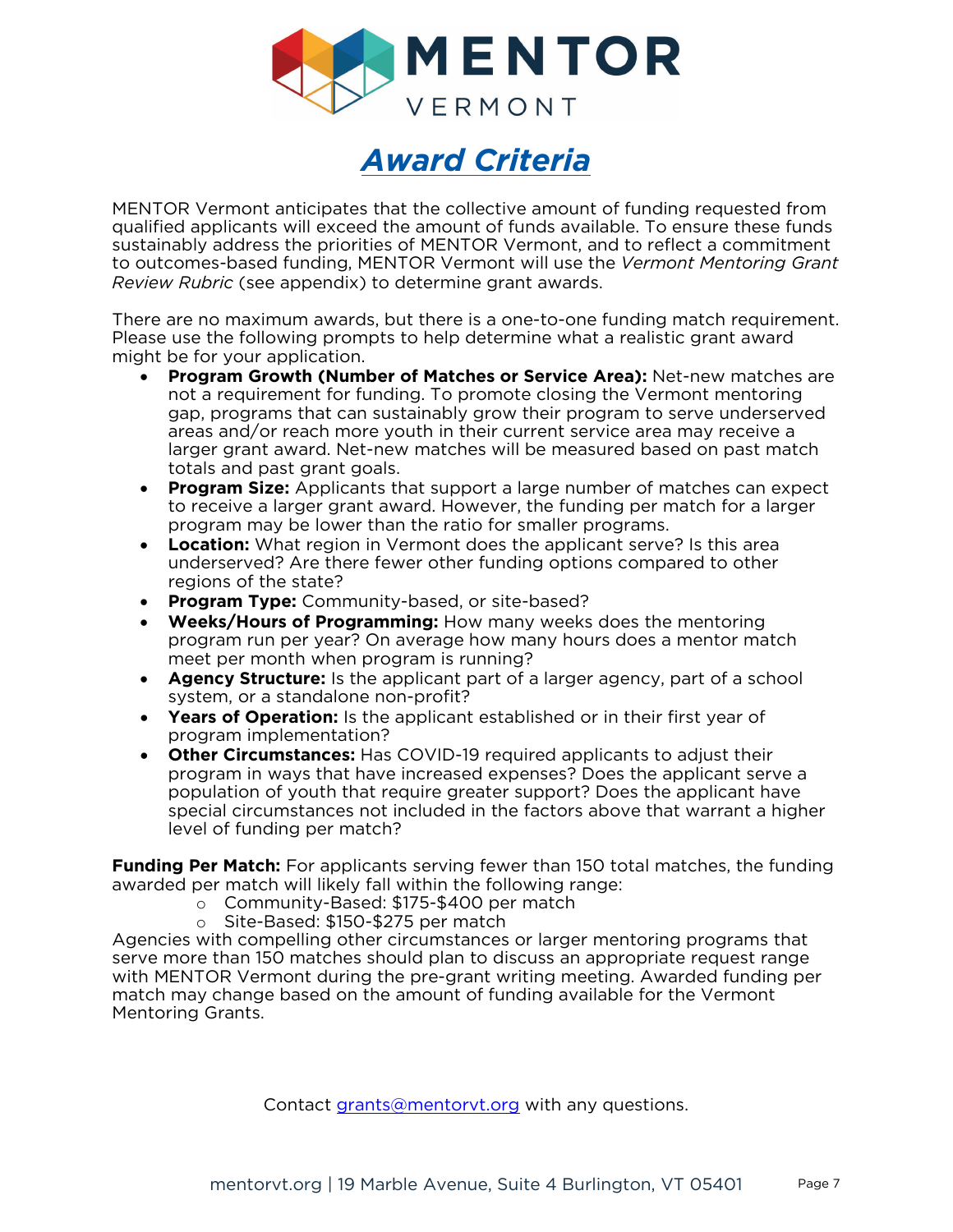# *Vermont Mentoring Grant Review Rubric*

<span id="page-8-0"></span>

| <b>Criteria</b>                                             | Inadequate                                                                                                                                      | <b>Needs Improvement</b>                                                                                                                                                                                                                | <b>Acceptable</b>                                                                                   |
|-------------------------------------------------------------|-------------------------------------------------------------------------------------------------------------------------------------------------|-----------------------------------------------------------------------------------------------------------------------------------------------------------------------------------------------------------------------------------------|-----------------------------------------------------------------------------------------------------|
| <b>Past Grant</b><br><b>Goals</b><br><i>(if applicable)</i> | Often fails to meet grant<br>goals                                                                                                              | Meets grant goals in some years but<br>not others                                                                                                                                                                                       | Consistently meets grant goals                                                                      |
| <b>Best</b><br><b>Practices</b>                             | Went through QMS<br>process and required best<br>practices unmet<br>Tardy with renewal process<br>without prior approval<br>from MENTOR Vermont | Self-assessment portion of the QMS<br>process and the initial meeting with<br>MENTOR Vermont complete, and the<br>program is striving to meet best<br>practices and committed to<br>completing the QMS process during<br>the grant year | Has gone through the QMS<br>process and meets all best<br>practices<br>On-time with renewal process |
| Diversity,<br>Equity, &<br><b>Inclusion</b><br>(DEI)        | Program does not<br>demonstrate an intentional<br>purpose for engaging in<br>DEI work.                                                          | Program expresses importance and<br>desire to work on DEI and is<br>committed to starting the work<br>during the grant year                                                                                                             | Program values DEI and is<br>actively working on DEI                                                |
| <b>Funding</b><br><b>Sustainability</b>                     | Program not expected to<br>meet the program budget                                                                                              | Program likely able to meet the<br>program budget, but is too reliant on<br>limited or unsustainable funding<br>sources.<br>Program is actively seeking to<br>diversify funding.                                                        | Program expected to meet the<br>program budget and has<br>diverse funding streams                   |
| Data<br><b>Collection &amp;</b><br><b>Management</b>        | Failure to administer yearly<br>surveys of youth and<br>mentors                                                                                 | Administers yearly surveys to youth<br>and mentors                                                                                                                                                                                      | Administers yearly surveys to<br>youth and mentors                                                  |
|                                                             | Inconsistent and unreliable<br>data collection methods                                                                                          | Inconsistent or unreliable data<br>collection methods                                                                                                                                                                                   | Consistent and reliable data<br>collection methods                                                  |
|                                                             | Low survey response rate                                                                                                                        | Low survey response rate                                                                                                                                                                                                                | Adequate survey response rate                                                                       |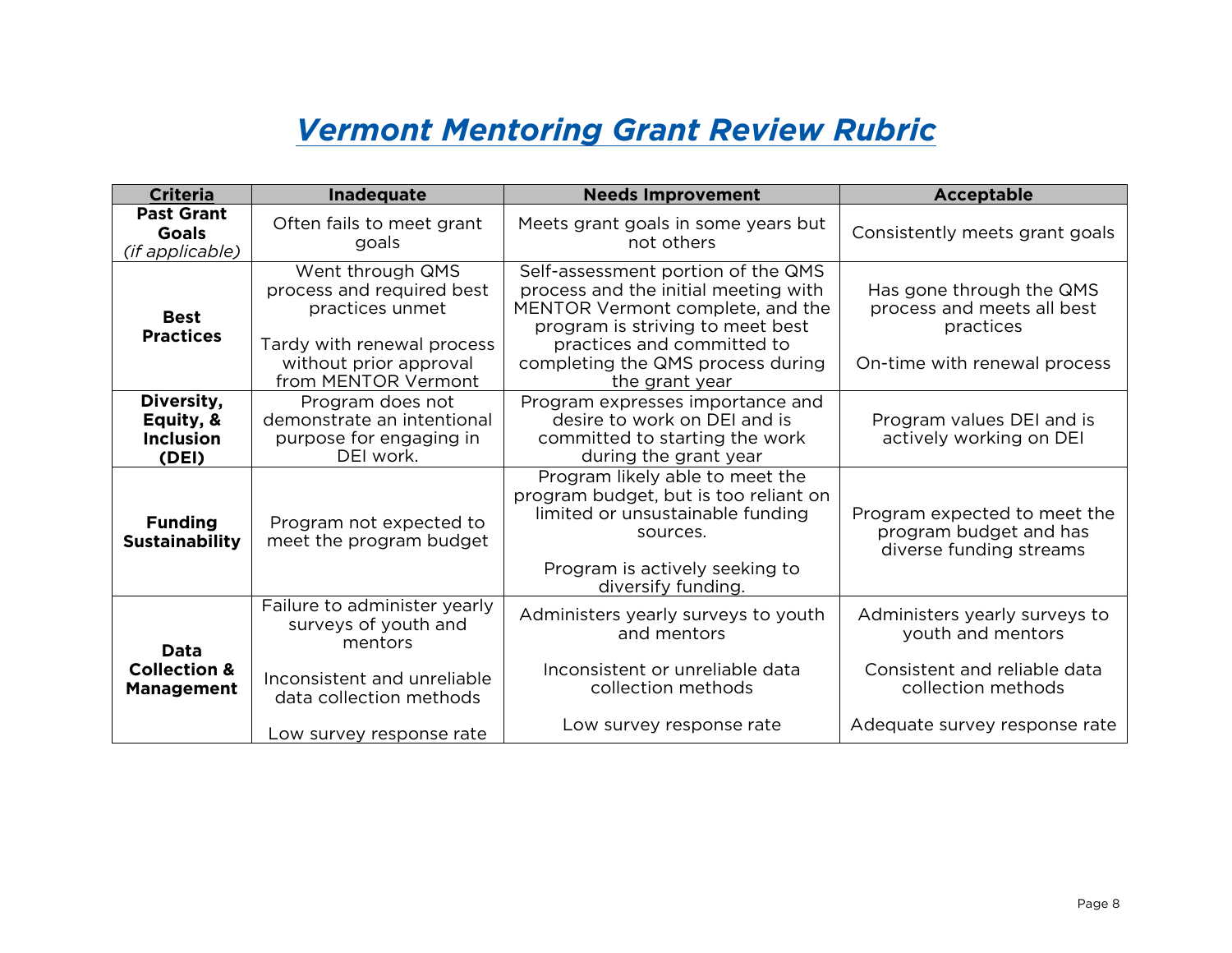| <b>Criteria</b>                       | Inadequate                                                                                                                                                                                                                                  | <b>Needs Improvement</b>                                                                                                                                                                                                                                      | Acceptable                                                                                                                                                                                                                                             |
|---------------------------------------|---------------------------------------------------------------------------------------------------------------------------------------------------------------------------------------------------------------------------------------------|---------------------------------------------------------------------------------------------------------------------------------------------------------------------------------------------------------------------------------------------------------------|--------------------------------------------------------------------------------------------------------------------------------------------------------------------------------------------------------------------------------------------------------|
| K-12 Vision                           | Works with only one age<br>group<br>No plans to transition<br>matches as they age out of<br>program<br>or<br>Has not reached out to<br>other programs to explore<br>taking on preexisting<br>matches and has no system<br>in place to do so | Works with younger youth only: Has<br>plan for transitioning matches as<br>they age out of program in action,<br>but still perfecting it<br>or<br>Works with older youth: Has plan for<br>taking on preexisting matches in<br>action, but still perfecting it | Works with range of youth<br>ages<br>Οr<br>Works with younger youth<br>only: Has plan for transitioning<br>matches as they age out of<br>program in action<br>Οr<br>Works with older youth: Has<br>plan for taking on preexisting<br>matches in action |
| Program<br>Support &<br><b>Buy-in</b> | Lacks support of<br>community, town(s) and/or<br>school(s)<br>No formal advisory board                                                                                                                                                      | Some support from community,<br>$town(s)$ and/or school(s)<br>Advisory board provides limited<br>support to program                                                                                                                                           | Adequate support from<br>community, town(s) and/or<br>school(s)<br>Well-established advisory<br>board effectively supporting<br>program                                                                                                                |